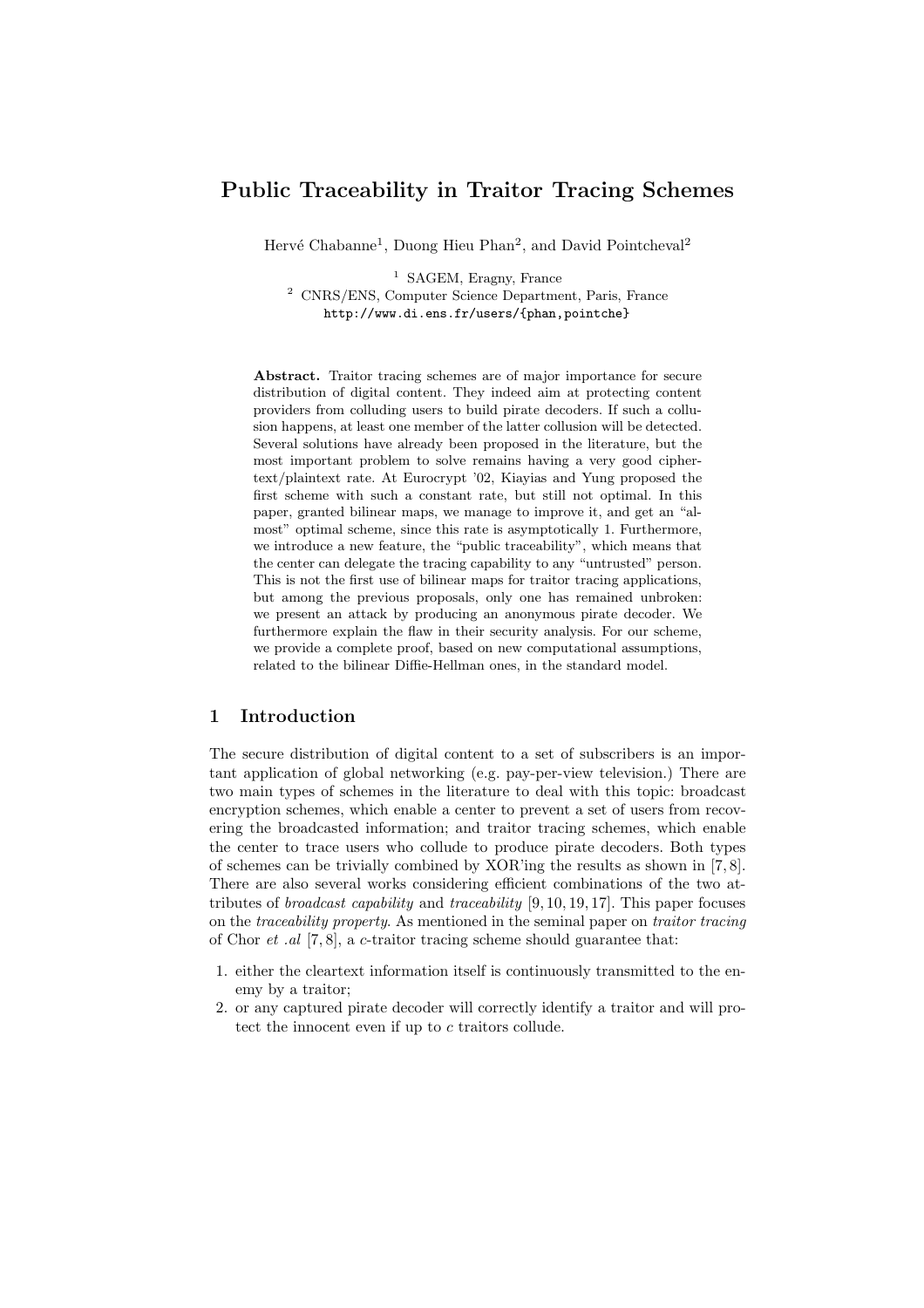There is indeed no technical way to prevent a pirate from decoding and forwarding the stream to a user. But this would be rather expensive and commercially unattractive. Therefore, traitor tracing schemes deal with the traceability of pirate decoders only.

## 1.1 Transmission Rates

A direct solution to the traitor tracing problem is to give to each subscriber an individual key and encrypt the data separately under each key. But this is extremely inefficient because this means that the total size of the broadcast ciphertext is at least  $n$  times the size of the plaintext, where  $n$  is the number of authorized users: the ciphertext/plaintext rate is thus greater than  $n$ . The transmission rate [14] has a quite important practical impact. It actually collects three parameters: ciphertext rate, encryption-key rate and user-key rate, which are respectively the ratio of the size of ciphertext, encryption-key and user-key over the size of the plaintext (in an asymptotic way.) We thus have two main categories for traitor tracing schemes:

- 1. Schemes with constant transmission rate [14]. They are well-suited to encrypt large messages. Another interesting advantage of these schemes is the efficient black-box traceability. This means that the tracing procedure does not have to open the pirate decoder, but just to interact with it. On the other hand, the constant transmission rate is asymptotically achieved, and thus for large plaintexts only (this is due to the use of collision-secure codes.)
- 2. Schemes with no constant transmission rate  $[4, 2, 15]$ . The main advantage of these schemes is about their relatively small size of admissible plaintexts. However, the transmission rate is often linear w.r.t the maximal number of colluders. Furthermore, in these schemes, there is no efficient black-box traitor tracing. It is possible to do black-box traitor tracing [2], but it is shown that the algorithm is non-realistic because of the complexity which is larger than the binomial of  $n$  and  $c$ , where  $n$  is the number of users and  $c$  is the maximal number of colluders.

According to the context, one may use a scheme from the first category or a scheme from the second one: if one wants to distribute large messages, the first category is much more suitable, however if one simply wants to exchange a session key, which size is relatively small, the second category may be better from efficiency point of view, but the actual security can be discussed because of the inefficient black-box tracing procedure. In this paper, we further improve the transmission rate of the unique above constant transmission rate scheme [14].

## 1.2 Traceability

In all known traitor tracing schemes, only the center, owning some crucial private information, can execute the tracing procedure: delegation is not possible, unless the center discloses private information allowing to trace, but also to create new anonymous decoders, which is not reasonable.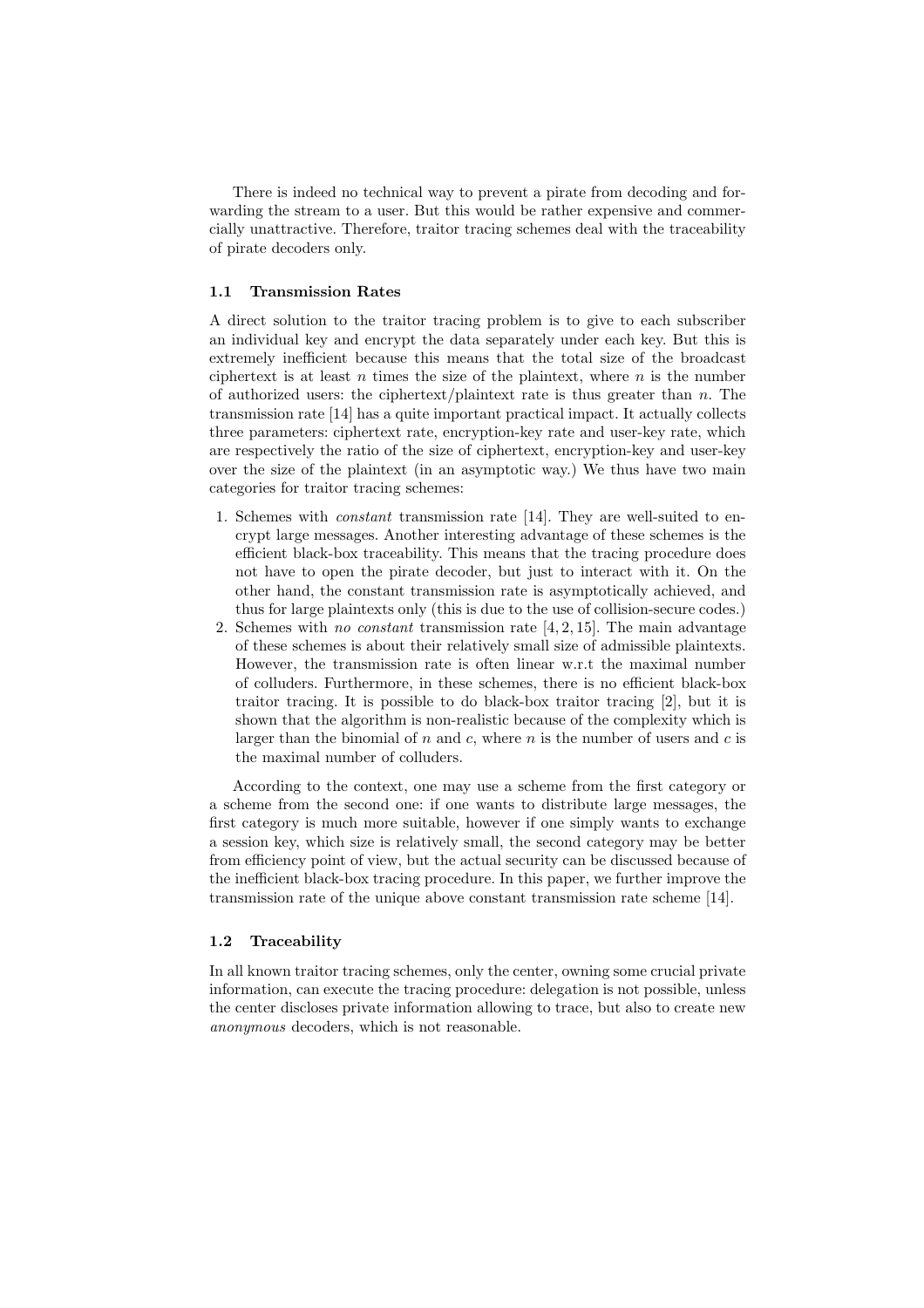However, such a delegation could be a quite interesting feature: if the center is the only server able to run the tracing procedure, a bottleneck may appear because of a possibly large number of pirate decoders.

This paper thus introduces a new property, called public traceability: the tracing procedure can be publicly done, by simply providing the tracing information, which just helps to trace, but nothing else.

## 1.3 Bilinear Maps

Let us now turn to the tool recently introduced in cryptographic protocols by Joux [13]: the use of some specific bilinear maps, such as the modified Weil pairing or the Tate pairing. They have already been widely used to achieve new features, such as identity-based cryptosystems [3], or to improve the efficiency of some schemes [1]. However, such particular properties could be used by adversaries too, in order to break underlying schemes such as the attacks from [20] on the traitor tracing scheme proposed in [16].

In this paper, we show these two sides of the use of bilinear maps. On the one hand, we show how the pairings can be used for improving a traitor tracing scheme, in two directions. It indeed helps to get a more efficient scheme as well as the new feature of public traceability. On the other hand, we show that the adversaries can also take advantage of them in some schemes: we present an attack against the only unbroken traitor tracing scheme based on pairings [20].

#### 1.4 Contribution

At Eurocrypt '02, Kiayias and Yung [14] proposed a new traitor tracing scheme (named KY in the following) with constant transmission rates: the ciphertext rate is 3, the encryption-key rate is 4 and the user-key rate is 2.

In this paper we propose a scheme which further improves them: the ciphertext rate is reduced to 1 (asymptotically), which is optimal; the encryption-key rate is reduced to 1; and the user-key rate is kept unchanged. As already noticed, these transmission rates are considered in the multi-user setting, when the number of users is large, and when the size of the plaintext is large too. Above improvements are achieved, while still keeping the two extremely desirable properties, as in the KY scheme:

- $-$  *public-key* traitor tracing, where any third party is able to send secure messages to the set of subscribers;
- efficient black-box traitor tracing in which the tracing procedure can be accomplished without opening the pirate decoder.

We furthermore introduce a new quite interesting functionality: the *public* traceability. In all previous traitor tracing schemes, only the center, owning some crucial private information, could execute the tracing procedure. In our scheme, the center can publish some information in such a way that every one can do the tracing procedure, at least the interactive part with the pirate decoder.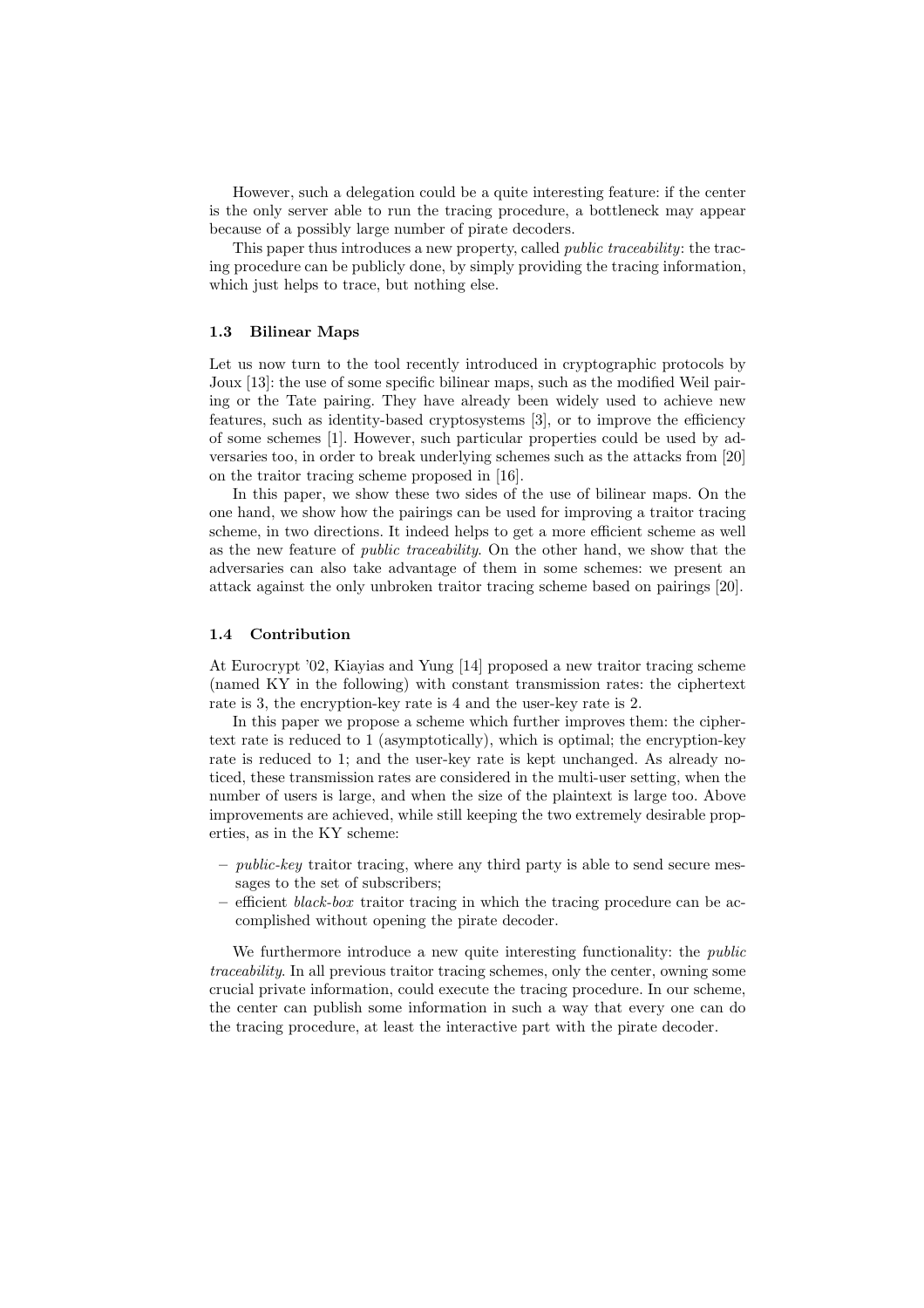As already said, pairings are of great help to achieve this goal. But care is required. To the best of our knowledge, only one such a scheme based on pairings has remained unbroken: the scheme proposed by To, Safavi-Naini and Zhang [20] (named TSZ in the following). In this paper we show an attack on the TSZ scheme: we exhibit a way to produce an anonymous pirate decoder, while they provided a security proof. We thereafter explain where is the flaw in their tracing algorithm.

## 2 TSZ: the To, Safavi-Naini and Zhang's Scheme

Mitsunari, Sakai and Kasahara [16] proposed the first traitor tracing scheme using the bilinear maps. One year later, To, Safavi-Naini and Zhang [20] presented an attack and tried to repair it. Unfortunately, this modification is not correct either. Let us first review it, then we present an attack. This scheme and the attack will help to understand later our new construction which is a combination of the TSZ scheme and the KY scheme, taking advantage of the best of each.

## 2.1 Description of the Scheme

The TSZ scheme uses a bilinear map  $\hat{e}: \mathcal{G}_1 \times \mathcal{G}_1 \to \mathcal{G}_2$ , where  $\mathcal{G}_1, \mathcal{G}_2$  are groups of prime order  $q$  (see section 3 for a brief review.)

**Initialization:** two arbitrary random generators  $P, Q \in \mathcal{G}_1$  and a unitary polynomial with coefficients in  $\mathbb{Z}_q$  of degree  $2k - 1$ :

$$
f(x) = a_0 + a_1x + \ldots + a_{2k-2}x^{2k-2} + x^{2k-1}.
$$

Let  $Q_0 = a_0 Q, Q_1 = a_1 Q, \ldots, Q_{2k-2} = a_{2k-2} Q$  and  $g = \hat{e}(P, Q) \in \mathcal{G}_2$ . **Private key of the center:** the generator  $P$ , and the polynomial  $f$ . Encryption key: the tuple  $(g, Q, Q_0, Q_1, \ldots, Q_{2k-2})$ . User key (for user u):  $K_u = f(u)^{-1}P$ .

**Encryption Algorithm:** one generates a random  $r \in \mathbb{Z}_q$ , then the session key  $s \in \mathcal{G}_2$  is encrypted into:  $c = (sg^r, rQ, rQ_0, \ldots, rQ_{2k-2}).$ 

**Decryption Algorithm:** user u first computes  $g^r$ , granted  $K_u$ , and then recovers s. Indeed,  $g^r = \hat{e}(K_u, rQ_0) \times ... \times \hat{e}(u^{2k-2}K_u, rQ_{2k-2}) \times \hat{e}(u^{2k-1}K_u, rQ)$ .

## 2.2 Attack

In [20], authors showed that nobody can build an anonymous decoder, even a collusion of registered users. Here, we explain how a unique user can build such an anonymous decoder: user u chooses random elements  $z_0, z_1, \ldots, z_{2k-2}$  in  $\mathbb{Z}_q$ and produces the following decoder:

- $-X_i = u^i K_u + z_i Q$ , for i from 0 to  $2k 2$ .
- X<sup>2</sup>k−<sup>1</sup> is determined by the relation:

$$
X_{2k-1} = u^{2k-1} K_u - (z_0 Q_0 + z_1 Q_1 + \ldots + z_{2k-2} Q_{2k-2}).
$$
 (1)

User u can then publish  $X_0, X_1, \ldots, X_{2k-1}$ , which provides everyone with the ability of recovering  $g^r = \hat{e}(X_0, rQ_0) \times \ldots \times \hat{e}(X_{2k-2}, rQ_{2k-2}) \times \hat{e}(X_{2k-1}, rQ)$ .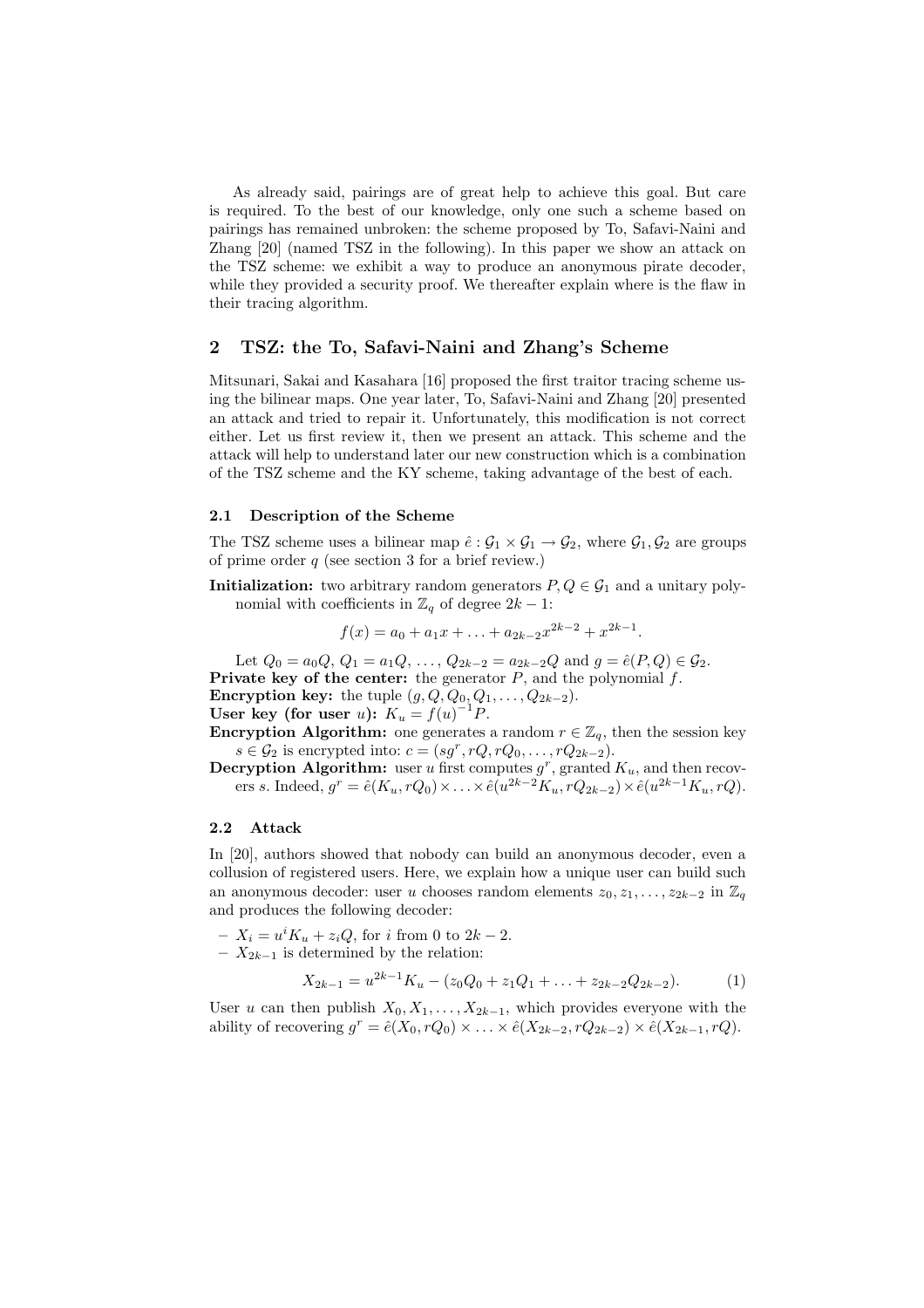#### 2.3 Flaw in the Security Analysis

While authors provided a tracing procedure, we now show that our above decoder, which only uses  $X_0, \ldots, X_{2k-2}, X_{2k-1}$ , cannot trace back user u. First,  $X_0, \ldots, X_{2k-2}, X_{2k-1}$  satisfy the following relation:

$$
\sum_{0}^{2k-1} a_i X_i = \left(\sum_{0}^{2k-2} a_i u^i\right) K_u + \left(\sum_{0}^{2k-2} a_i z_i\right) Q + u^{2k-1} K_u - \left(\sum_{0}^{2k-2} z_i a_i\right) Q
$$
  
=  $f(u) K_u = P.$  (2)

Remark also that for each user, and all  $i$  ( $i = 0, \ldots, 2k - 2$ ), the application, from  $\mathbb{Z}_q$  to  $\mathcal{G}_1$ , which maps  $z_i$  to  $X_i$ , is a bijection. Therefore, instead of choosing  $z_0, z_1, \ldots, z_{2k-2}$ , one can randomly choose  $X_0, \ldots, X_{2k-2}$  in  $\mathcal{G}_1$ , which uniquely defines the tuple  $(z_0, z_1, \ldots, z_{2k-2})$ . Thereafter,  $X_{2k-1}$  is also uniquely determined by the relation (1). It also satisfies the relation (2). Hence, one can formally define it from the latter relation: it thus clearly does not depend on  $u$ .

As a consequence, one easily sees that all the users would produce the same set of pirate decoders, with parameters  $(X_0, X_1, \ldots, X_{2k-2}, X_{2k-1})$ , so that  $X_0, X_1, \ldots, X_{2k-2}$  are randomly chosen in  $\mathcal{G}_1^{2k-1}$ , while  $X_{2k-1}$  is defined according to the relation (2).

Note that this attack is quite different from the one in [20]. Our pirate decoder indeed combines informations of the user-key, together with the public information of the system. The latter part points out the flaw in the tracing algorithm from [20], which works as follows: for a suspect set of users  $A = \{u_1, \ldots, u_t\}$  (whose size is up to k), they construct another polynomial  $f'(x) = f(x) + \alpha \times (x - u_1) \times \ldots \times (x - u_t)$ . For any user in the set A, his key in the scheme using f (named  $\mathsf{Scheme}(f)$ ) and the one in the scheme using  $f'$ (named  $\mathsf{Scheme}(f')$ ) are identical. For this reason, they claimed that if the colluders are in the set A, then any pirate decoder produced by them in  $\mathsf{Scheme}(f)$ is also a pirate decoder in  $\mathsf{Scheme}(f')$ . Accordingly, this decoder will decrypt a ciphertext in  $\mathsf{Scheme}(f')$  as it would be in  $\mathsf{Scheme}(f)$ . Therefore, by sending a decryption query to the decoder, the center can easily detect whether the set of colluders is included in A or not.

Unfortunately, their argument is not correct. If the construction of the pirate decoder depends only on the user-keys of the colluders, their tracing algorithm works well. But if the construction depends on the public information too (which are of course available to the colluders), the tracing procedure fails, as shown above.

# 3 Bilinear Maps and Computational Assumptions

# 3.1 Bilinear Maps

Let  $\mathcal{G}_1$  and  $\mathcal{G}_2$  be two groups of order q, for some large prime q. We use in our system a bilinear map  $\hat{e}: \mathcal{G}_1 \times \mathcal{G}_1 \to \mathcal{G}_2$ , which must satisfy the following properties: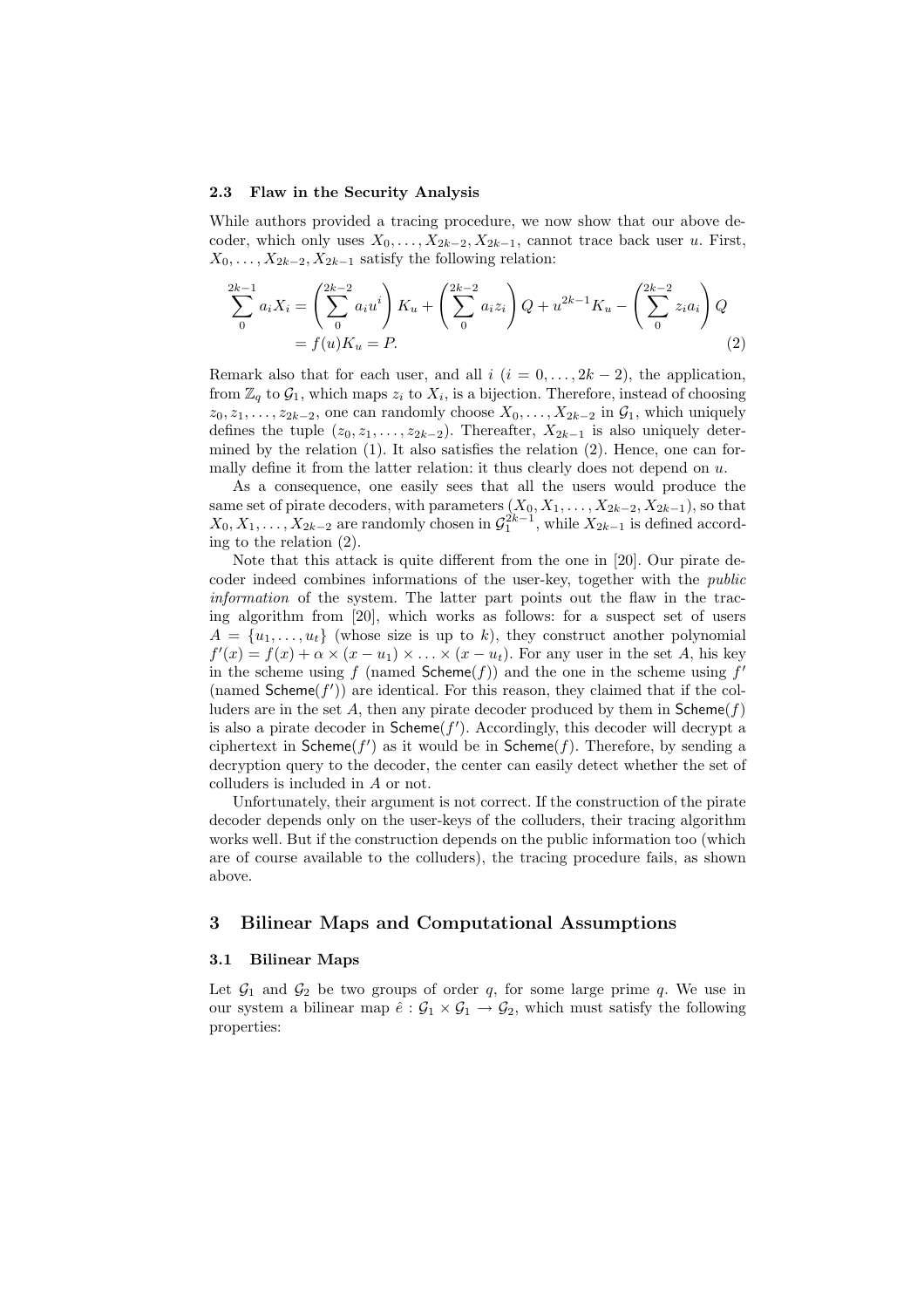**Bilinear:**  $\hat{e}(aP, bQ) = \hat{e}(P, Q)^{ab}$  for all  $P, Q \in \mathcal{G}_1$  and all  $a, b \in \mathbb{Z}_q$ ;

**Non-degenerated:** The map does not send all pairs in  $\mathcal{G}_1 \times \mathcal{G}_1$  to the unit in  $\mathcal{G}_2$ ;

**Computable:** There is an efficient algorithm to compute  $\hat{e}(P,Q)$  for any elements  $P, Q \in \mathcal{G}_1$ .

A bilinear map satisfying the three above properties is said to be an admissible bilinear map. Throughout the paper we view  $G_1$  as an additive group and  $G_2$  as a multiplicative group. Remark that since  $G_1, G_2$  are groups of prime order and  $\hat{e}$  is non-degenerated, if P is a generator of  $\mathcal{G}_1$  then  $\hat{e}(P, P)$  is a generator of  $\mathcal{G}_2$ .

Example: The modified Weil pairing or the Tate pairing can be used to construct an admissible bilinear map that satisfies the three above properties.

#### 3.2 Computational Assumptions

In this section, we review some well-known problems such as the computational bilinear Diffie-Hellman problems. We also propose new problems, we believe to be hard to solve. Relations claimed in propositions are provided in the full version [6]. They will be used in the next sections, in the security analysis of our scheme.

Classical Assumptions and Variants. We first review the most classical problems in  $\mathcal{G}_1$ .

CDH – the computational Diffie-Hellman problem in  $\mathcal{G}_1$ :

Given  $(P, aP, bP)$  for some  $a, b \in \mathbb{Z}_q^*$ , output  $abP$ .

- CBDH<sup>1</sup> the computational bilinear Diffie-Hellman problem in  $\mathcal{G}_1$ : Given  $(P, aP, bP, cP)$  for some  $a, b, c \in \mathbb{Z}_q^*$ , output  $abcP$ .
- DBDH<sup>1</sup> the decisional bilinear Diffie-Hellman problem in  $\mathcal{G}_1$ :

Given  $(P, aP, bP, cP, U)$  for some  $a, b, c \in \mathbb{Z}_q^*$  and  $U \in \mathcal{G}_1$ , output yes if  $U = abcP$  and no otherwise.

We now introduce modified versions of the two above Bilinear Diffie-Hellman problems. They are actually particular cases, where  $b = c$ . We then provide some relations between them and the usual CDH problem.

- CBDH<sup>1</sup>-M the modified computational bilinear Diffie-Hellman problem in  $\mathcal{G}_1$ : Given  $(P, aP, bP)$  for some  $a, b \in \mathbb{Z}_q^*$ , output  $ab^2P$ .
- DBDH<sup>1</sup>-M the modified decisional bilinear Diffie-Hellman problem in  $\mathcal{G}_1$ : Given $(P, aP, bP, U)$  for some  $a, b \in \mathbb{Z}_q^*$  and  $U \in \mathcal{G}_1$ , output yes if  $U = ab^2 P$ and no otherwise.

**Proposition 1.** The CBDH<sup>1</sup>-M problem is at least as hard as the CBDH<sup>1</sup> problem, which is at least as hard as the usual CDH problem:

$$
(\mathsf{Succ}^{\mathsf{CBDH}^1\text{-}\mathsf{M}}_{\mathcal{G}_1}(t))^2 \leq \mathsf{Succ}^{\mathsf{CBDH}^1}_{\mathcal{G}_1}(t) \leq \mathsf{Succ}^{\mathsf{CDH}}_{\mathcal{G}_1}(t).
$$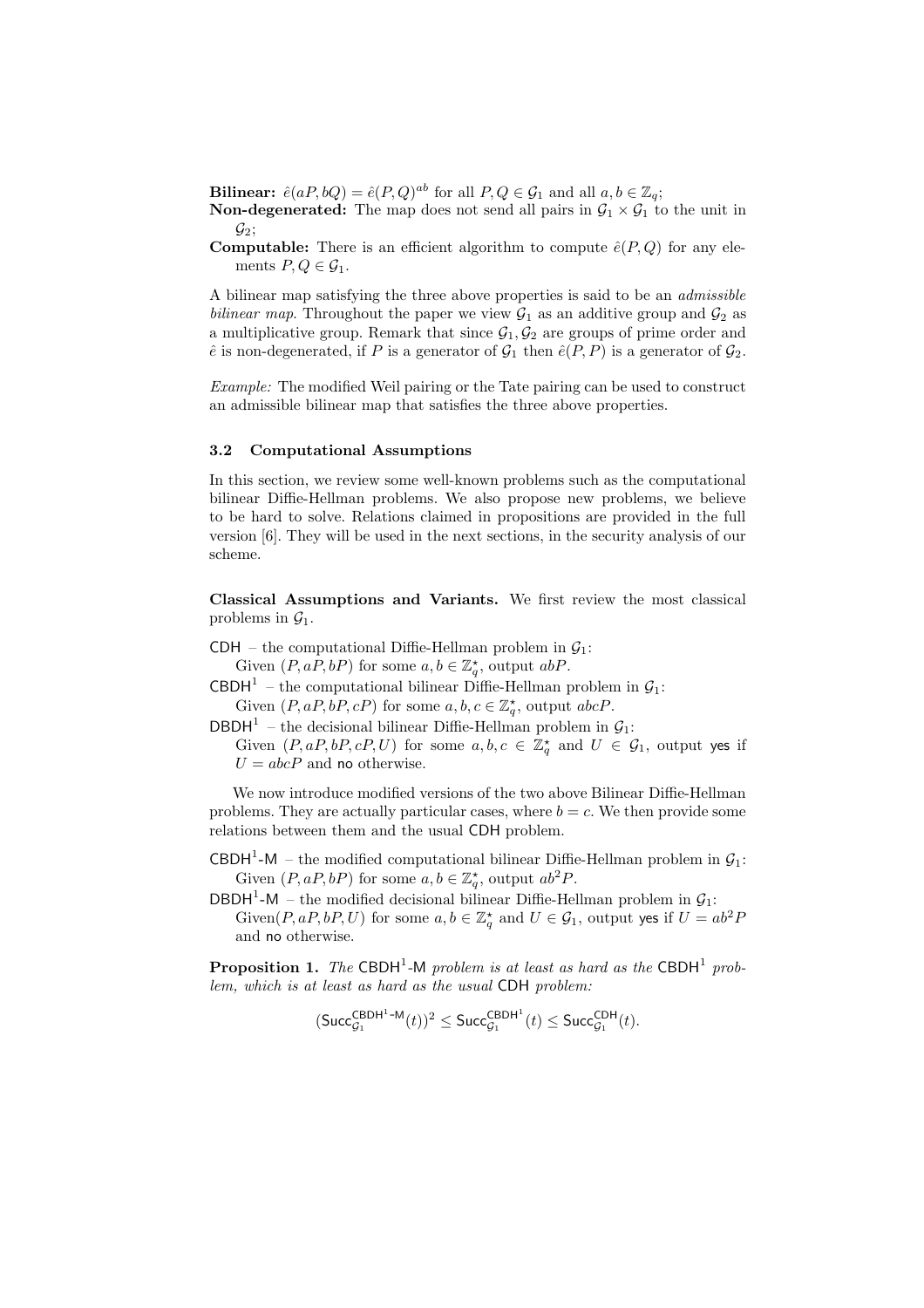Pairing-Based Problems. We now review the bilinear Diffie-Hellman problems, all in  $G_1$  and  $G_2$ , with the admissible map  $\hat{e}$  (we thus omit them in the notation.)

 $\text{CBDH}^2$  – the computational bilinear Diffie-Hellman problem:

Given  $(P, aP, bP, cP)$  for some  $a, b, c \in \mathbb{Z}_q^*$ , output  $g^{abc}$ , where  $g = \hat{e}(P, P)$ .  $DBDH<sup>2</sup>$  – the decisional bilinear Diffie-Hellman problem:

Given  $(P, aP, bP, cP, Z)$  for some  $a, b, c \in \mathbb{Z}_q^*$  and  $U \in \mathcal{G}_2$ , output yes if  $Z = g^{abc}$  and no otherwise, where  $g = \hat{e}(P, P)$ .

 $CBDH<sup>2</sup>-E$  – the extended computational bilinear Diffie-Hellman problem: Given  $(P, aP, bP, cP, ab^2P)$  for some  $a, b, c \in \mathbb{Z}_q^*$ , output  $g^{cb^2}$ , where  $g =$  $\hat{e}(P, P)$ .

 $DBDH<sup>2</sup>-E$  – the extended decisional bilinear Diffie-Hellman problem:

Given  $(P, aP, bP, cP, ab^2P, Z)$  for some  $a, b, c \in \mathbb{Z}_q^{\star}$  and  $U \in \mathcal{G}_2$ , output yes if  $Z = g^{cb^2}$  and no otherwise, where  $g = \hat{e}(P, P)$ .

We furthermore introduce a slight variant of the  $CBDH<sup>2</sup>$ , in order to get more confidence in the above  $CBDH^2-E$  problem:

 $CBDH<sup>2</sup>-V - a variation of the computational bilinear Diffie-Hellman problem:$ Given  $(P, aP, bP, cP, a(a^2 - b^2)P, b(a^2 - b^2)P)$  for some  $a, b, c \in \mathbb{Z}_q^*$ , output  $g^{abc}$ , where  $g = \hat{e}(P, P)$ .

**Proposition 2.** The CBDH<sup>2</sup>-E problem is at least as hard as the CBDH<sup>2</sup>-V problem:

$$
(\mathsf{Succ}_{\hat{e},\mathcal{G}_1,\mathcal{G}_2}^{\mathsf{CBDH}^2\text{-}\mathsf{E}}(t))^2 \leq \mathsf{Succ}_{\hat{e},\mathcal{G}_1,\mathcal{G}_2}^{\mathsf{CBDH}^2\text{-}\mathsf{V}}(t).
$$

Mixed Problems. Let us now introduce new problems which involve elements from  $\mathcal{G}_1$  and  $\mathcal{G}_2$ , still with the admissible map  $\hat{e}$  (we thus omit them in the notation.)

MCDH – the mixed computational Diffie-Hellman problem:

Given  $(P, aP, a^2P, g^b)$  for some  $a, b \in \mathbb{Z}_q^*$ , where  $g = \hat{e}(P, P)$ , output  $g^{ba^2}$ . MDDH – the mixed decisional Diffie-Hellman problem:

Given  $(P, aP, a^2P, g^b, Z)$  for some  $a, b \in \mathbb{Z}_q^*$  and  $Z \in \mathcal{G}_2$ , where  $g = \hat{e}(P, P)$ , output yes if  $Z = g^{ba^2}$  and no otherwise.

# 4 The Basic Building Block: The Two-User Case

## 4.1 The Assumptions for our Scheme

We have introduced several new problems, which will simplify the security analysis of our proposal. Let us sum up which assumptions will be really needed, according to the security level.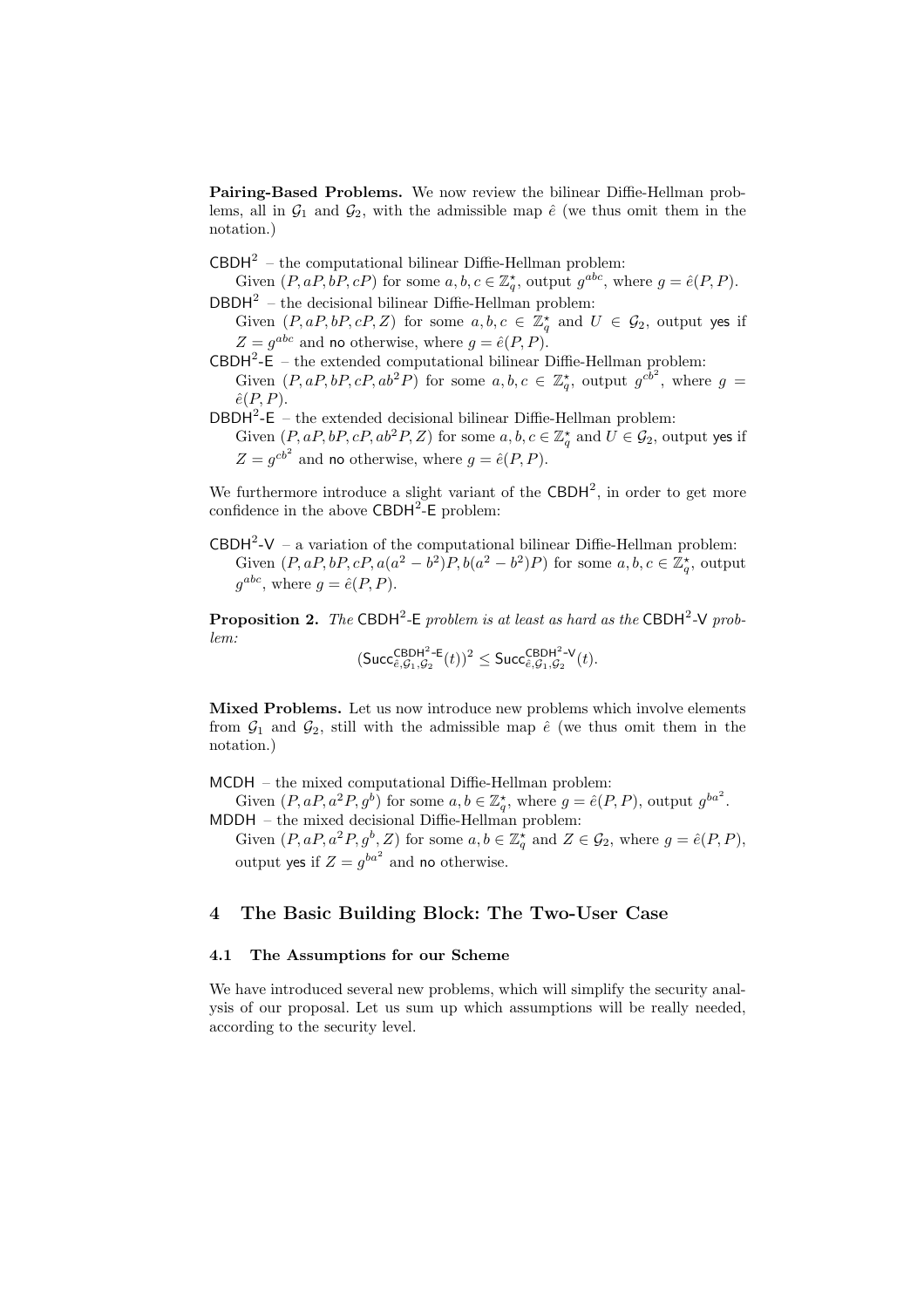Traitor Tracing. Let us first consider the semantic security of the encryption scheme. In the random-oracle model, the security will hold under the MCDH assumption. In the standard model, the security relies on the stronger MDDH assumption. We believe these are reasonable assumptions.

About the traitor-tracing functionality, the non-incrimination relies on the CDH assumption, while the traceability of colluders is guaranteed under the  $DBDH<sup>1</sup>$ -M assumption.

As a consequence, our scheme will achieve the classical security notions of traitor-tracing under the MDDH and  $DBDH<sup>1</sup>$ -M assumptions.

Public Traceability. Our scheme will provide the new and interesting property of public traceability. It however requires stronger assumptions, since more information is available to the adversary (since the tracing capability can be provided to a bad guy.)

About the semantic security of the encryption scheme encryption, in the random-oracle model, the  $CBDH^2$ -E assumption is required. The latter is in fact a quite minor extension of the classical  $CBDH<sup>2</sup>$  assumption (see proposition 2.) In the standard model, the security relies on the DBD $H^2$ -E assumption. Again, we believe this is a reasonable assumption.

Considering the properties of traitor-tracing, the non-incrimination is captured by the tracing of colluders, which is again proven under the DBDH<sup>1</sup>-M assumption.

Conclusion. Finally, our scheme, with public traceability, will essentially require the three new assumptions MDDH for the security of encryption, DBDH<sup>1</sup>-M for the traitor-tracing property, and the DBDH<sup>2</sup>-E for the public traceability.

## 4.2 Kiayias-Yung's Scheme

Our construction of 2-user traitor tracing scheme is based on the Kiayias and Yung's scheme [14], which can be seen as a special case of the Boneh and Franklin's scheme [2]. Let us thus first review the KY scheme.

- **Setup:** Given a security parameter  $\kappa \in \mathbb{Z}$ , the algorithm works as follows:
	- **Step 1:** Generate a  $\kappa$ -bit prime q and a group  $\mathcal G$  of order q. Choose an arbitrary generator  $q \in \mathcal{G}$ .

**Step 2:** Pick random elements  $a, z \in \mathbb{Z}_q^*$ , and set  $Q = g^a$ ,  $Z = g^z$ .

Private key of the center: the pair  $(a, z)$ .

**Encryption key:** the tuple  $pk = (g, Q, Z)$ .

User key: user  $u_b$  (for  $b \in \{0,1\}$ , since we focus on the two-user case) is associated to a "representation"  $k_b = (\alpha_b, \beta_b)$  of  $g^z$  with respect to the basis  $(g, g^a)$ , i.e, the authority selects two vectors  $(\alpha_0, \beta_0)$  and  $(\alpha_1, \beta_1)$  in  $\mathbb{Z}_q^2$  so that  $\alpha_b + a\beta_b = z \mod q$  for both  $b \in \{0, 1\}$ . The two vectors are chosen so that they are linearly independent. The set of all possible keys is

$$
\mathcal{K}_{\mathsf{pk}} = \{(\alpha, \beta) | \alpha + a\beta = z \bmod q\}.
$$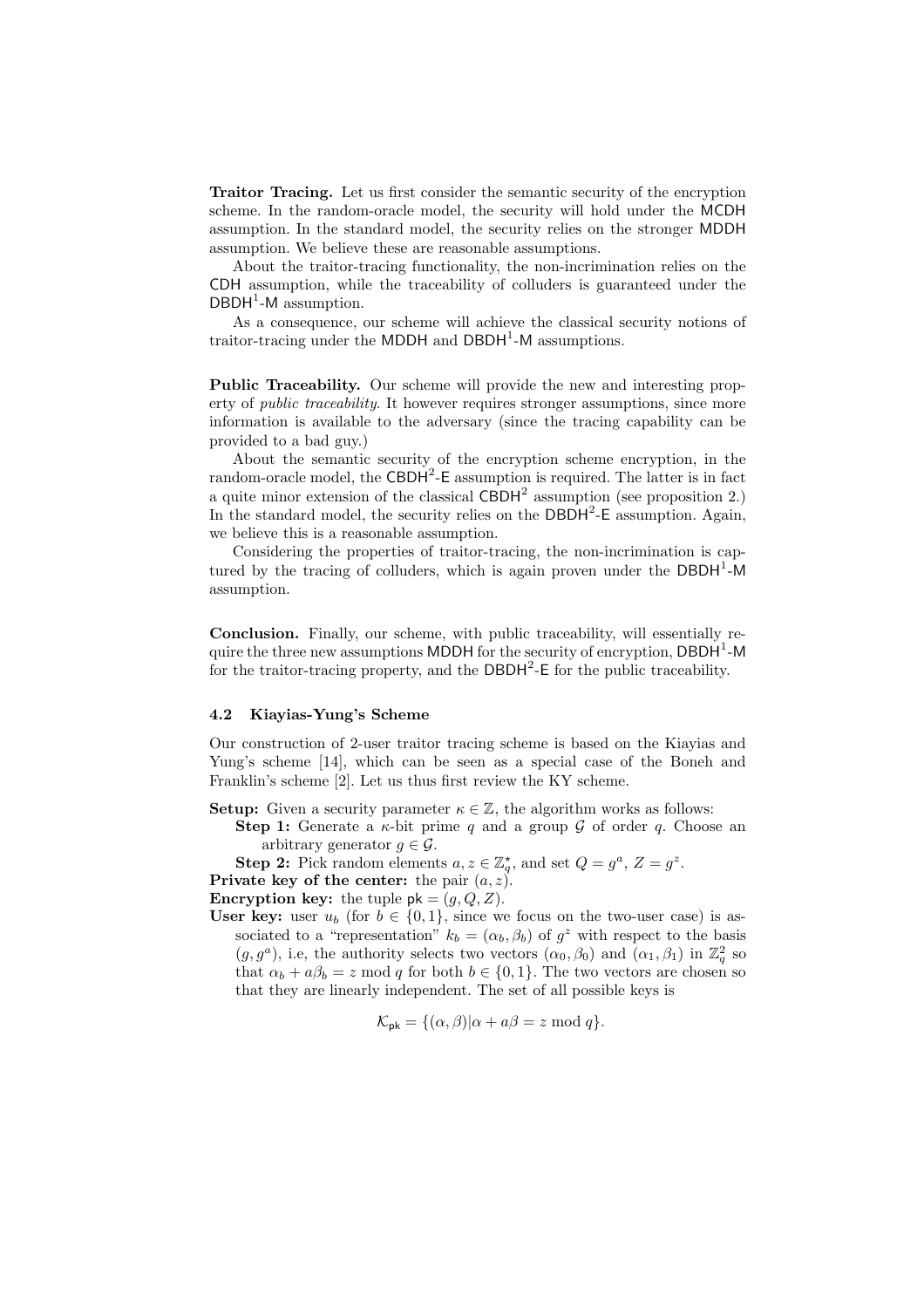**Encryption Algorithm:** The encryption algorithm generates a random  $k \in \mathbb{Z}_q$ and outputs a ciphertext  $(c_1, c_2, d)$  into  $\mathcal{G}^3$ : on a plaintext m, assumed to be in the group G, the center computes  $C = (c_1 = g^k, c_2 = Q^k, d = m \times Z^k)$ . We say that a triple  $(c_1, c_2, d) \in \mathcal{G}^3$  is a valid ciphertext if there exits  $k \in \mathbb{Z}_q$ such that  $c_1 = g^k$  and  $c_2 = Q^k$ . Otherwise, the ciphertext is invalid.

**Decryption Algorithm:** On a ciphertext  $(c_1, c_2, d)$ , user  $u_b$  computes:

$$
Z^k = c_1^{\alpha} \times c_2^{\beta} \quad \text{and} \quad m = d/Z^k.
$$

## 4.3 Our Construction

We now show how we can use bilinear maps in order to improve this scheme. More precisely, we introduce the notion of public-key traitor tracing with *proxy* quantity. Contrarily to usual public-key traitor tracing schemes, the authority generates for each user a key along with a corresponding proxy quantity. The authority keeps in his hands the user's key and gives only to the user the proxy quantity which is enough for decryption. The user's key will be later used for tracing.

- **Setup:** Given a security parameter  $\kappa \in \mathbb{Z}$ , the algorithm works as follows:
	- **Step 1:** Generate a  $\kappa$ -bit prime q, two groups  $\mathcal{G}_1$  and  $\mathcal{G}_2$  of order q, and an admissible bilinear map  $\hat{e}: \mathcal{G}_1 \times \mathcal{G}_1 \to \mathcal{G}_2$ . Choose an arbitrary generator  $P \in \mathcal{G}_1$  and set  $g = \hat{e}(P, P)$  which is a generator of group  $\mathcal{G}_2$ .
	- **Step 2:** Pick random elements  $a, z \in \mathbb{Z}_q^*$ , and set  $Q = aP, Z = g^z$ .
	- **Step 3:** Choose a function  $H : \mathcal{G}_1 \to \mathcal{M}$ . The security analysis will view  $H$  as either a random oracle or a function in a universal hash function family (using the leftover-hash-lemma [11, 12]).

The message space is  $\mathcal{M} = \{0,1\}^{\kappa}$ . The ciphertext space is  $\mathcal{G}_1^{\star} \times \mathcal{G}_1^{\star} \times \{0,1\}^{\kappa}$ . The system parameters are params =  $(q, \mathcal{G}_1, \mathcal{G}_2, \hat{e}, P, H)$ .

Private key of the center: the pair  $(a, z)$ .

**Encryption key:** the tuple  $pk = (g, Q, Z)$ .

User key: user  $u_b$  (for  $b \in \{0,1\}$ ) is associated to a "representation"  $k_b =$  $(\alpha_b, \beta_b)$  of  $g^z$  with respect to the base  $(g, g^a)$ . The set of all possible keys is

$$
\mathcal{K}_{\mathsf{pk}} = \{(\alpha, \beta) | \alpha + a\beta = z \bmod q\}.
$$

Remark that the authority generates these keys for each user but does not give them to the users. Each user is just given a proxy quantity, as described below.

**Proxy Quantity:** user  $u_b$  (for  $b \in \{0, 1\}$ ) receives a proxy quantity  $\Pi(k_b)$  =  $(\alpha_b, \pi_b = \beta_b P)$ . The set of all possible proxy quantities is

$$
\Pi_{\mathsf{pk}} = \{ (\alpha, \pi = \beta P) | (\alpha, \beta) \in \mathcal{K}_{\mathsf{pk}} \}.
$$

**Encryption Algorithm:** The encryption algorithm generates a random  $k \in \mathbb{Z}_q$ and outputs a ciphertext  $(c_1, c_2, d)$  into  $\mathcal{G}_1 \times \mathcal{G}_1 \times \mathcal{M}$ : on a plaintext  $m \in \mathcal{M}$ , the center computes  $C = (c_1 = kP, c_2 = k^2Q, d = m \oplus H(Z^{k^2}))$ . We say that  $(c_1, c_2, d) \in \mathcal{G}_1 \times \mathcal{G}_1 \times \mathcal{M}$  is a valid ciphertext if there exits  $k \in \mathbb{Z}_q$  such that  $c_1 = kP$  and  $c_2 = k^2Q$ . Otherwise, the ciphertext is invalid.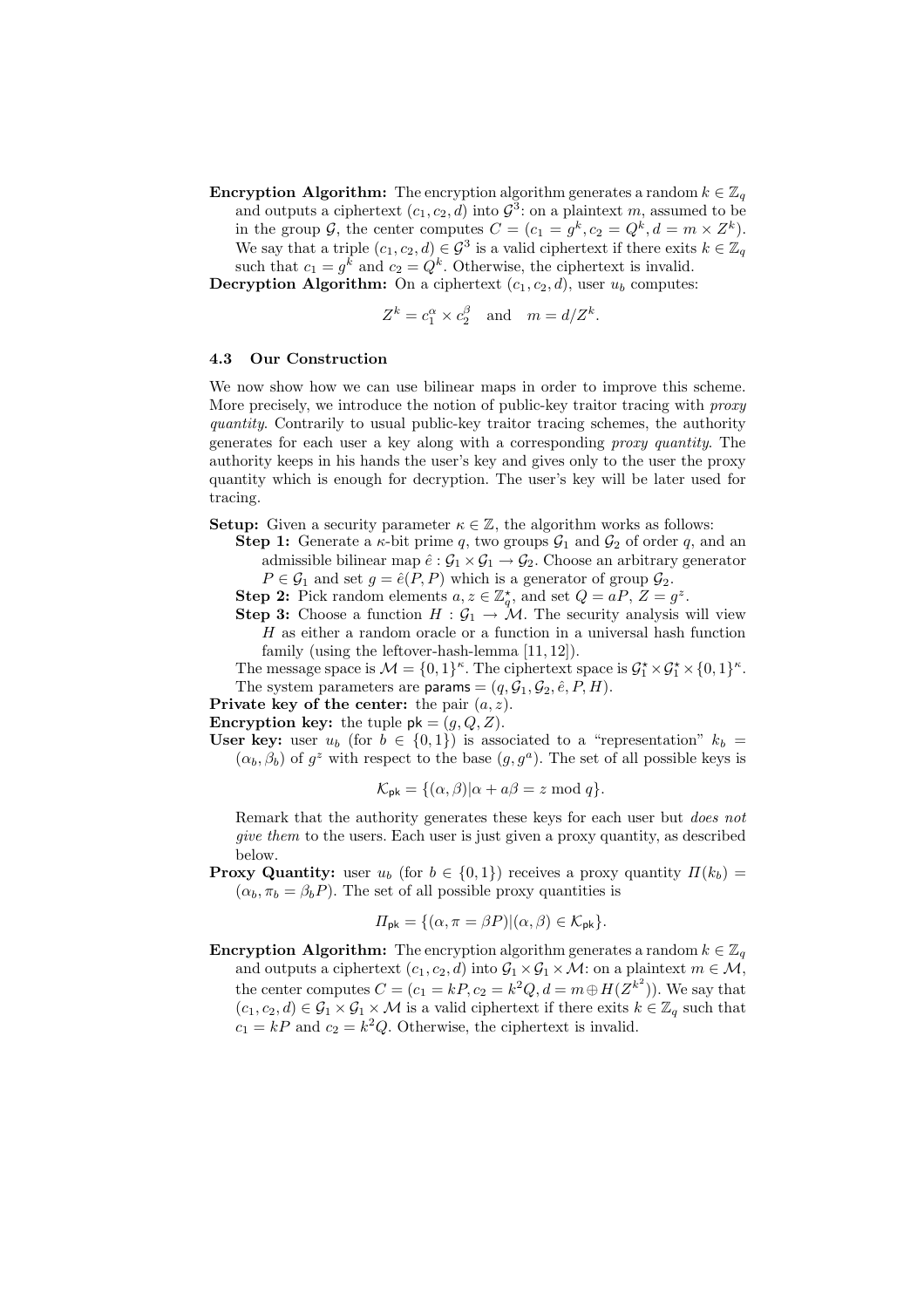**Decryption Algorithm:** On a ciphertext  $(c_1, c_2, d)$ , user  $u_b$  computes, granted his proxy quantity  $\Pi(k_b) = (\alpha_b, \pi_b)$ ,

 $Z^{k^2} = \hat{e}(\alpha_b c_1, c_1) \cdot \hat{e}(\pi_b, c_2)$  and  $m = d \oplus H(Z^{k^2})$ .

#### 4.4 Rationale

First, one can wonder why we do not encrypt the message by  $c_1 = kP$ ,  $c_2 = kQ$ and  $d = m \oplus H(Z^k)$ , while each user would receive the key  $k_b = (\alpha_b, \beta_b)$  (so that  $\alpha_b + a\beta_b = z \mod q$ . Such scheme would thus be a simple and natural variation of the KY scheme using bilinear maps. However, as in our above attack against the TSZ scheme, the adversary could take advantage of the bilinear property to combine the secret key and the public information. Actually, any adversary, although it could not produce a new key, could produce and distribute an anonymous decoder  $(X = \alpha P - uQ, Y = \beta P + uP)$ , in which u could be randomly chosen in  $\mathbb{Z}_q$ . Then, everyone could recover  $Z^k = \hat{e}(X, c_1) \cdot \hat{e}(Y, c_2)$ . Because of the random choice of  $u$ , the authority cannot trace back the traitor.

In our scheme, we prove that such an adversary cannot exist: users do not have keys of the form  $(\alpha, \beta)$ , but proxy quantities only, of the form  $(\alpha, \beta P)$ . As a consequence, even if two users collude to produce another key (by a linear combination of their keys), they cannot learn the secret key  $(a, z)$ . We will see that this is crucial to improve the result in the multi-user case.

## 4.5 Security of the Encryption Scheme

Before considering security properties specific to the traitor tracing functionality, let us first study the encryption scheme. Actually, if we consider the function  $H$ as a random oracle, the semantic security of the encryption can be proved under the MCDH problem. If we consider that the function  $H$  is randomly chosen in a universal hash function family [11, 12], the semantic security of the encryption is proved under the MDDH problem. The proofs of the following theorems can be found in the full version [6].

Theorem 3. Let H be seen as a random oracle. The above scheme is semantically secure under the MCDH problem.

Theorem 4. Let H be a function randomly chosen in a universal hash function family. The above scheme is semantically secure under the MDDH problem.

### 4.6 Non-Incrimination

The main goal of a traitor tracing scheme is to be able to trace a pirate. But a pirate could try to incriminate another user. E.g., using his private information, a pirate could try to produce another proxy quantity and distribute it. We show that this scenario cannot happen. The proof can be found in the appendix.

**Theorem 5.** Given the encryption key and a proxy quantity  $(\alpha, \pi) \in \Pi_{\text{pk}}$ , it is computationally infeasible to construct another proxy quantity in  $\Pi_{\rm pk}$  under the CDH problem.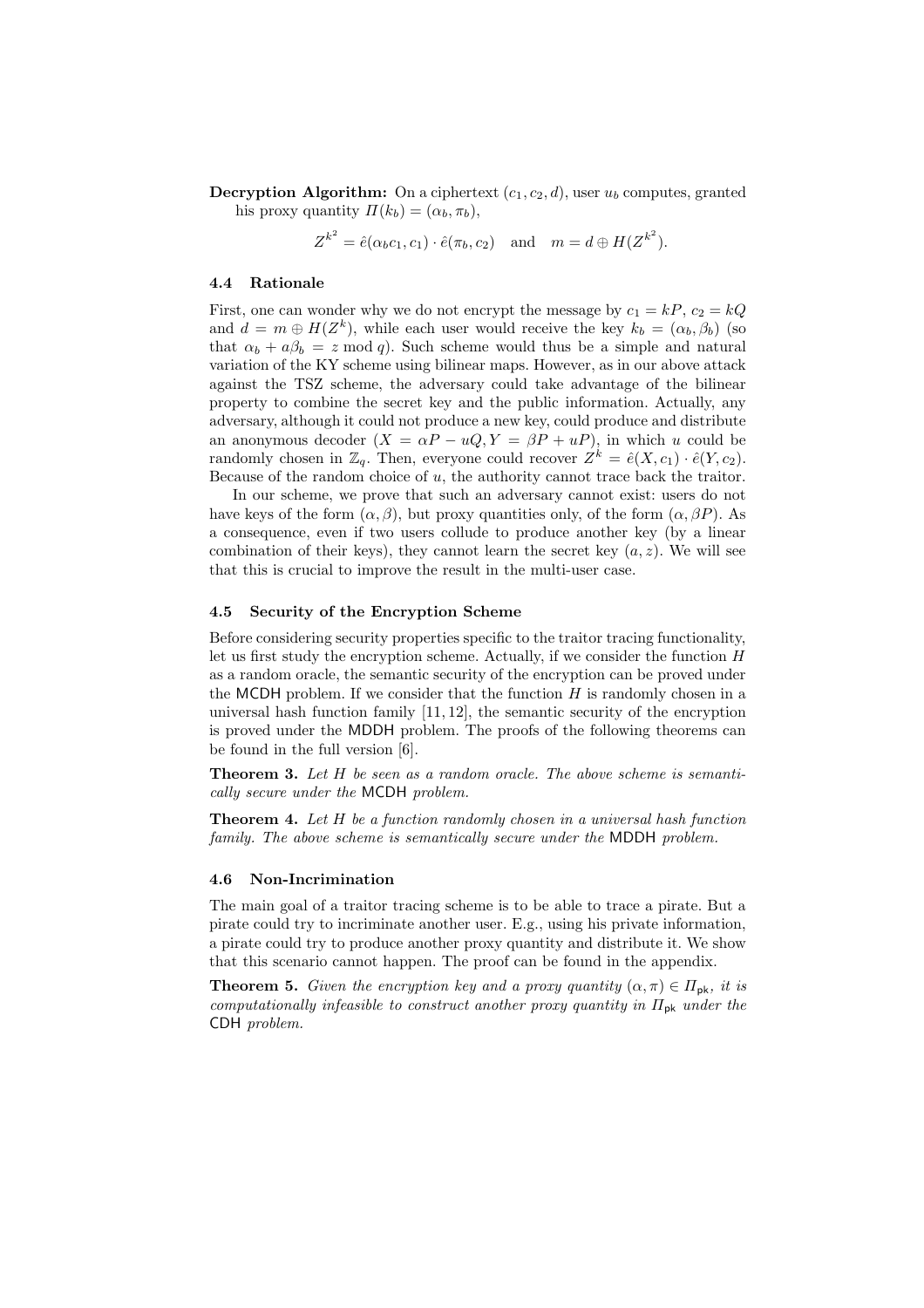#### 4.7 Black-Box Traitor Tracing

For practical reasons, it is important not to have to open the pirate decoder in order to trace back the pirate. We thus show that our scheme is black-box traitor tracing against a collusion of the 2 users under the  $DBDH<sup>1</sup>$ -M problem, by constructing a tracing algorithm. For this security result, we assume that the hash function  $H$  is a function randomly chosen in a universal hash function family. The proof can be found in the full version [6], since it is a simpler case than the proof of the Theorem 9 (provided in the appendix.)

**Theorem 6.** Let us assume that, given the encryption key pk and a proxy quantity  $(\alpha, \pi = \beta P) \in \Pi_{\text{pk}}$ , the adversary A produces a decryption simulator S that decrypts valid ciphertexts, but when given a "randomized" ciphertext of the form  $(kP, ak'^{2}P, d)$  with  $k, k' \stackrel{R}{\leftarrow} \mathbb{Z}_{q}, d \stackrel{R}{\leftarrow} \mathcal{M}$ , it outputs a value different from  $\overline{d} \oplus \overline{H}(g^{\alpha k^2 + a\beta k'^2})$  with probability  $\varepsilon$ . Then the DBDH<sup>1</sup>-M problem can be solved with an advantage  $\varepsilon/2$ .

Intuitively, the above theorem shows that a "randomized" and thus invalid ciphertext cannot be distinguished from a regular and valid ciphertext. Therefore, given a black-box access to a decryption simulator  $\mathcal S$  constructed by one of two users, one can always decide which one of them has built it: one randomly chooses  $k, k' \stackrel{R}{\leftarrow} \mathbb{Z}_q^{\star}$  (we suppose that  $k \neq k'$ ), and sets  $u_0 = \alpha_0 k^2 + a \beta_0 k'^2$  and  $u_1 = \alpha_1 k^2 + a\beta_1 k^2$ . With high probability (greater than  $1 - 2/q$ ),  $u_0$  is different from  $u_1$ , which is thus assumed in the following. One then submits the randomized invalid ciphertext  $(kP, ak^2P, d)$ . If the output of S is  $d/g^{u_0}$  then one claims that  $u_0$  is the traitor. If the output is  $d/g^{u_1}$ , then  $u_1$  is blamed. If the output is none of these two values, one concludes that the two users colluded. Hence the following corollary.

Corollary 7. The above scheme is black-box traitor tracing against active adversaries.

#### 4.8 Public Traceability

Let us now turn to the additional and quite interesting property: in order to execute the black-box traitor tracing procedure, the two user-keys  $(\alpha_0, \beta_0)$  and  $(\alpha_1, \beta_1)$  are used. However, the proxy quantities would be enough, and even less:  $(\alpha_0 P, \beta_0 P)$  and  $(\alpha_1 P, \beta_1 P)$  are sufficient. From  $k, k' \stackrel{R}{\leftarrow} \mathbb{Z}_q^{\star}$ , one does not really need  $u_0, u_1$ , but just  $g^{u_0}$  and  $g^{u_1}$ :

$$
g^{u_0} = \hat{e}(\alpha_0 P, k^2 P) \times \hat{e}(Q, k'^2(\beta_0 P));
$$
  

$$
g^{u_1} = \hat{e}(\alpha_1 P, k^2 P) \times \hat{e}(Q, k'^2(\beta_1 P)).
$$

This is a quite new and interesting property: one can split the roles of the center. Moreover, the tracing capability can be delegated to several servers in order to speed up the tracing. This delegation does not require any trust in these servers, since the given information does not leak the private key  $(a, z)$ , nor even any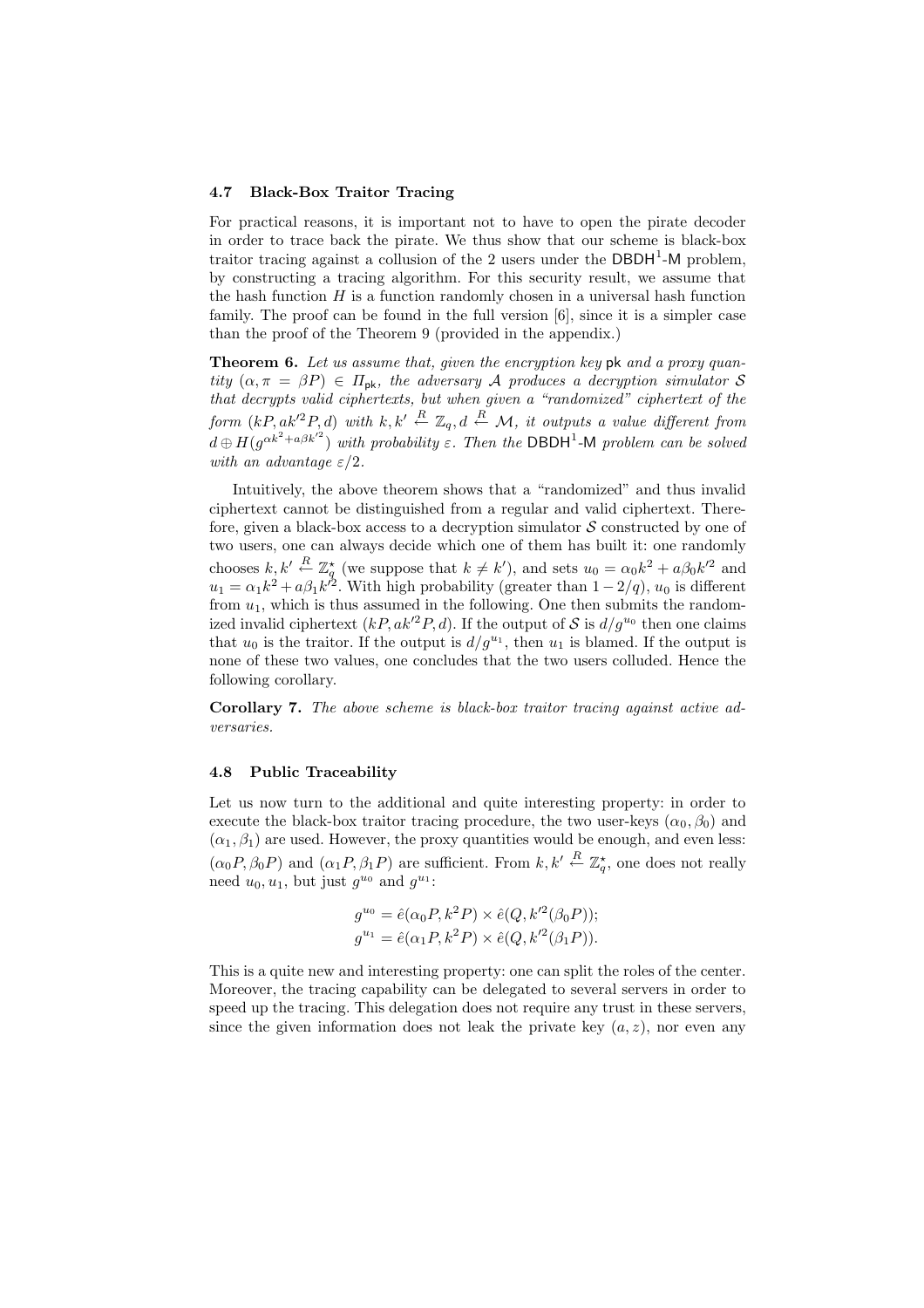information to build a decoder (under an additional computational assumption). Furthermore, one can thereafter check whether the incriminated people are the pirates or not.

We now formally state the above security properties in the following theorems whose proofs can be found in the appendix.

Theorem 8. Let us assume that the tracing information is public, then the encryption scheme is semantically secure: in the random-oracle model, the security relies on the CBDH<sup>2</sup>-E assumption, while the standard model requires the  $DBDH<sup>2</sup>-E$  assumption.

**Theorem 9.** Let us assume that  $\mathcal A$  is an algorithm which, given the encryption key pk, one proxy quantity  $(\alpha, \pi = \beta P)$  (among the two  $(\alpha_0, \pi_0 = \beta_0 P)$ ) and  $(\alpha_1, \pi_1 = \beta_1 P)$  provided by the center), and the public tracing information  $(\alpha_0 P, \beta_0 P, \alpha_1 P, \beta_1 P)$ , can produce a decryption simulator S that decrypts valid ciphertexts, but when given a "randomized" ciphertext of the form  $(kP, ak'^2P, d)$ with  $k, k' \stackrel{R}{\leftarrow} \mathbb{Z}_q$ ,  $d \stackrel{R}{\leftarrow} \mathcal{M}$ , S outputs a value different than  $d \oplus H(g^{\alpha_0 k^2 + a\beta_0 k'^2})$ with probability  $\varepsilon$ . Then the DBDH<sup>1</sup>-M problem can be solved with advantage  $\varepsilon/2$ .

# 5 The Multi-User Case

#### 5.1 Description

Let  $C = {\omega_1, \ldots, \omega_N}$  be an  $(N, c, \ell, \varepsilon)$ -collusion-secure code over the alphabet  $\{0, 1\}$  with  $\ell$ -long codewords, that allows collusions of up to c users and has a tracing algorithm that succeeds with probability  $1 - \varepsilon$  (see [4] for more details). The multi-user case ( $\ell$ -key system) is simply  $\ell$ -instantiations of the 2-user publickey 1-traitor tracing scheme with proxy quantities. We indeed build such an  $\ell$ -key system using an  $(N, c, \ell, \varepsilon)$ -collusion-secure code C as a combination of  $\ell$  2-user systems  $S_1, S_2, \ldots, S_\ell$ :

**Setup:** Given the security parameters k, c and  $\varepsilon$ :

- **Step 1:** Generate a k-bit prime q, two groups  $\mathcal{G}_1$ ,  $\mathcal{G}_2$  of order q, and an admissible bilinear map  $\hat{e}$ :  $\mathcal{G}_1 \times \mathcal{G}_1 \rightarrow \mathcal{G}_2$ . Choose an arbitrary generator  $P \in \mathcal{G}_1$ .
- Step 2: Generate an  $(N, c, \ell, \varepsilon)$ -collusion-secure code  $C = {\omega_1, ..., \omega_N}$ .
- **Step 3:** Pick random elements  $a, z_j \in \mathbb{Z}_q^*$ , and set  $Q = aP$ ,  $Z_j = g^{z_j}$ , for  $j = 1, \ldots, \ell$ .

**Step 4:** Choose a function  $H: \mathcal{G}_1 \to \mathcal{M}$ .

The system parameters are params =  $(q, \mathcal{G}_1, \mathcal{G}_2, \hat{e}, P, H)$ . These parameters are common for all 2-user systems  $S_1, S_2, \ldots, S_\ell$ .

**Private key of the center:** the element a, and the tuple  $(z_j)_{j=1,\ldots,\ell}$ .

**Encryption key:** this is the combination of the encryption keys from the  $\ell$ 2-user schemes:  $pk = (g, Q, \{Z_j = g^{z_j}\}_{j=1,..., \ell}).$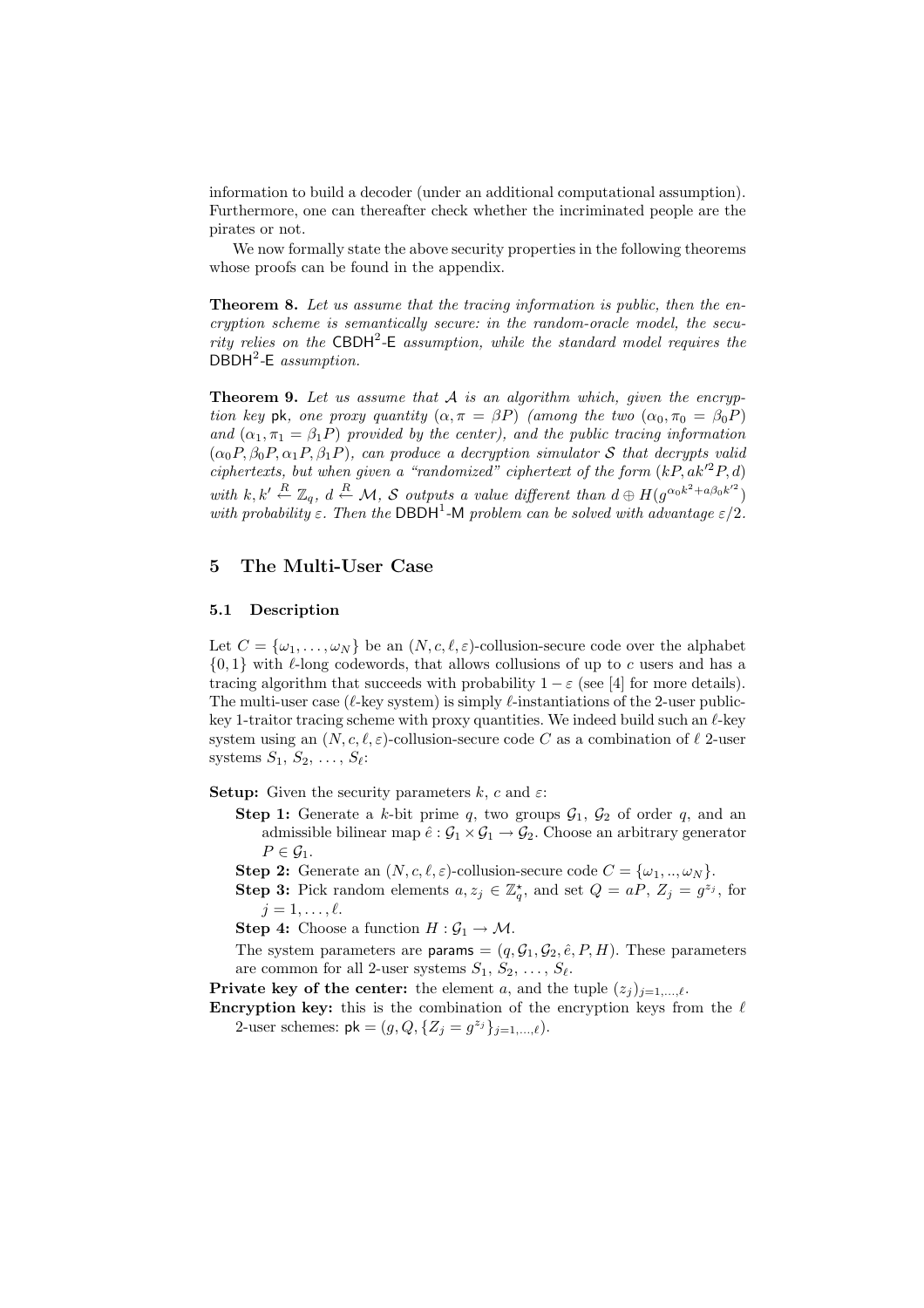- User key: user  $u_i$  (for  $i \in \mathbb{Z}_N$ ) is associated to a codeword  $\omega_i$  in C and the corresponding "representation"  $(\alpha_{\omega_{i,j},j},\beta_{\omega_{i,j},j})$  of  $g^{z_j}$  with respect to the basis  $(g, g^a)$ , where  $\omega_{i,j}$  is the j-th bit of the codeword  $\omega_i$ . Recall that  $(\alpha_{b,j}, \beta_{b,j})$ is a "representation" of  $g^{z_j}$  with respect to the base  $(g, g^a)$ . Again, this user key is not given to the user, but only the proxy quantity.
- **Proxy Quantity:** user  $u_i$  (for  $i \in \mathbb{Z}_N$ ) is given the proxy quantity  $\Pi_i =$  $(\Pi_{\omega_{i,1},1}, \ldots, \Pi_{\omega_{i,l},\ell})$ . More precisely, for  $j = 1, \ldots, \ell$ ,

$$
\Pi_{\omega_{i,j},j} = (\alpha_{\omega_{i,j},j}, \pi_{\omega_{i,j},j} = \beta_{\omega_{i,j},j}P).
$$

- **Encryption algorithm:** The plaintext space of the  $\ell$ -key system is  $\mathcal{M}^{\ell}$ . On input  $(m_1, \ldots, m_\ell)$ , the encryption algorithm uses a random  $k \in \mathbb{Z}_q$  and outputs the ciphertext  $(c_1, c_2, d_1, \ldots, d_\ell)$  into  $\mathcal{G}_1 \times \mathcal{G}_1 \times \mathcal{G}_2^{\ell}$ , where:  $c_1 = k \times P$ ,  $c_2 = k^2 \times aP$  and  $d_j = m_j \oplus H(Z_j^{k^2})$  $j^{(k^{\pi})}$ .
- **Decryption Algorithm:** On the ciphertext  $(c_1, c_2, d_1, \ldots, d_\ell)$ , user  $u_i$  computes, granted his proxy quantity,  $Z_j^{k^2} = \hat{e}(\alpha_{\omega_{i,j},j}c_1,c_1) \times \hat{e}(\pi_{\omega_{i,j},j},c_2)$  and then  $m_j = d_j \oplus H(Z_j^{k^2})$ .

For the security analysis, one could use the following assumption, from [14]: the threshold assumption says that a pirate-decoder that just returns correctly a fraction p of a plaintext of length  $\lambda$  where  $1-p$  is a non-negligible function in  $\lambda$ , is useless. However, as already mentioned in [14], by employing an all-or-nothing transform [18, 5], this assumption is not necessary.

**Proposition 10.** The collusion of the users in the  $(\ell - 1)$  2-user systems of  $\ell$ 2-user systems does not affect the security of the remained 2-user system.

This proposition which proof can be found in the full version [6], combined with the fact that C is an  $(N, c, \ell, \varepsilon)$ -collusion-secure code, leads to following corollary:

Corollary 11. The above scheme is a N-user, c-traitor tracing scheme.

About the public traceability, with the public information, anybody can recover the codeword associated to the pirate decoder, the interactive and thus costly phasis. However, classical collusion-secure codes do not allow to publicly trace back to a guilty, but this is an off-line prodecure, which still must be performed by a trusted authority.

## 5.2 Comparison with the Kiayias-Yung's Scheme

In the KY scheme, the ciphertext rate is 3, while ours is asymptotically 1. One could wonder why we could use the above construction, while they could not.

The reason is that in our 2-user scheme, even the collusion of the 2 users does not leak any information about a. In the KY 2-user scheme, such a collusion immediately reveals a: in the multi-user case, if one uses the same a for the  $\ell$ 2-user schemes, the collusion of two users could leak this value  $a$  and then all the values  $z_i$ , which would easily lead to an anonymous pirate decoder. As a consequence, they have to use distinct  $a$ 's in each 2-user scheme instance, while in our scheme, a common a is possible.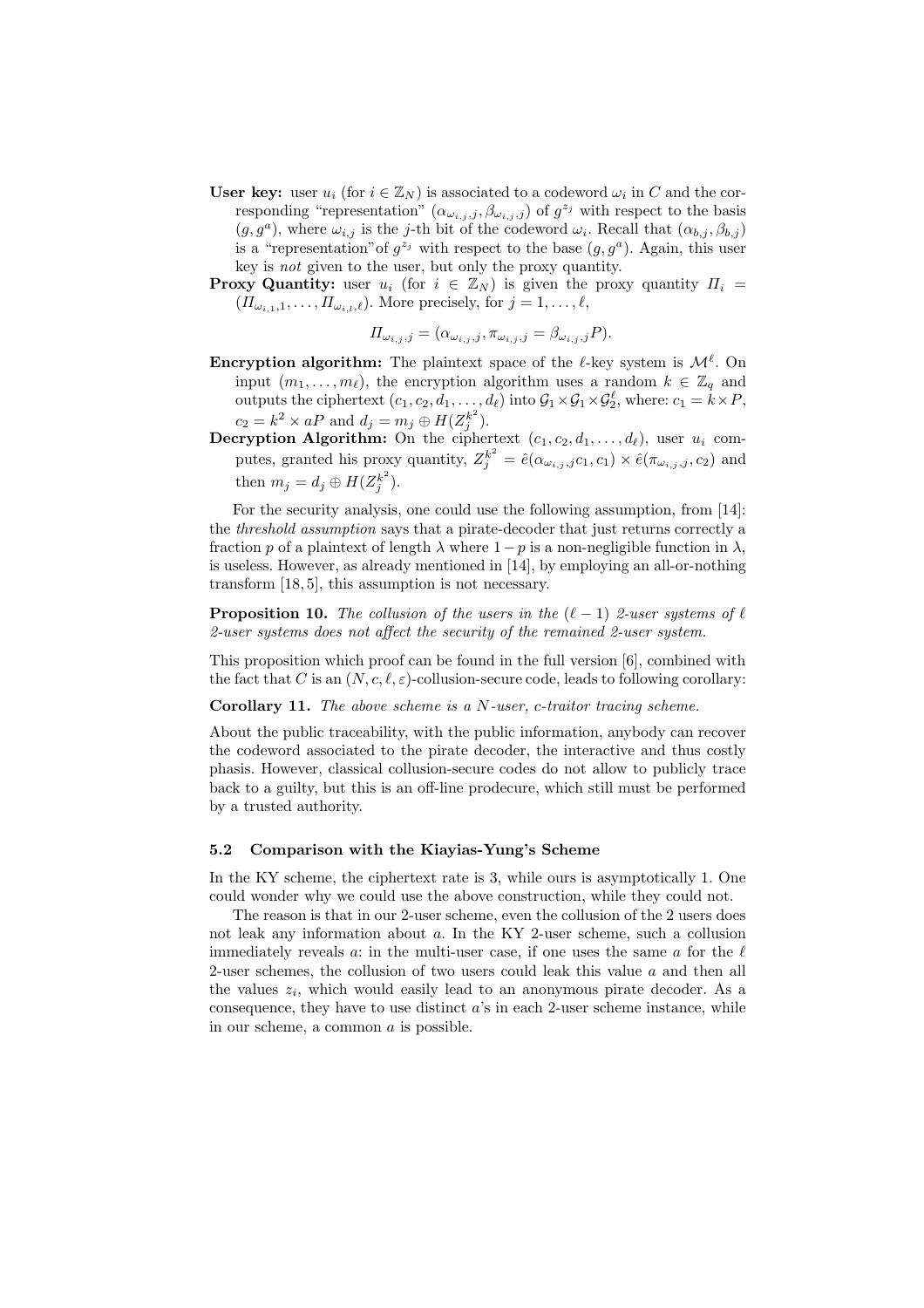# 6 Conclusion

We thus proposed a scheme which improves the Kiayias and Yung's scheme in various ways: first, the transmission rates are reduced near optimality; and we introduce the quite interesting functionality of public traceability. The full feature of public traceability in the multi-user case, which would lead to a guilty, is however an open problem.

# Acknowledgement

The work described in this paper has been supported in part by the European Commission through the IST Programme under Contract IST-2002-507932 ECRYPT.

# References

- 1. D. Boneh and X. Boyen. Short signatures without random oracles. In Adv. in  $Cryptology - Proceedings of Eurocrypt 2004$ , volume LNCS 3152, pages 56–73. Springer-Verlag, 2004.
- 2. D. Boneh and M. Franklin. An efficient public key traitor tracing scheme. In M.Wiener, editor, Adv. in Cryptology – Proceedings of Crypto 1999, volume LNCS 1666, pages 338–353. Springer-Verlag, 1999.
- 3. D. Boneh and M. Franklin. Identity-based Encryption from the Weil Pairing. In J. Kilian, editor, Adv. in Cryptology – Proceedings of Crypto '01, LNCS 2139, pages 213–229. Springer-Verlag, Berlin, 2001.
- 4. D. Boneh and J. Shaw. Collusion secure fingerprinting for digital data. IEEE Transactions on Information Theory, 44(5):1897–1905, 1998.
- 5. R. Canetti, Y. Dodis, S. Halevi, E. Kushilevitz, and A. Sahai. Exposure-Resilient Functions and All-Or-Nothing Transforms. In Eurocrypt '00, LNCS 1807, pages 453–469. Springer-Verlag, Berlin, 2000.
- 6. H. Chabanne, D. H. Phan, and D. Pointcheval. Public Traceability in Traitor Tracing Schemes. In Eurocrypt '05, LNCS. Springer-Verlag, Berlin, 2005. Full version available from http://www.di.ens.fr/users/pointche.
- 7. B. Chor, A. Fiat and M. Naor. Tracing traitor. In Y. Desmedt, editor, Adv. in Cryptology – Proceedings of Crypto 1994, volume LNCS 839, pages 257–270. Springer-Verlag, 1994.
- 8. B. Chor, A. Fiat, M. Naor and B. Pinkas. Tracing traitor. IEEE Transactions on Information Theory, 46(3): 893–910, 2000.
- 9. Y. Dodis and N. Fazio. Public key trace and revoke scheme secure against adaptive chosen ciphertext attack. In Y.G.Desmedt, editor, Proceedings of PKC 2003, volume LNCS 2567, pages 100–115. Springer-Verlag, 2003.
- 10. E. Gagni, J. Staddon, and Y.L. Yin. Efficient methods for integrating traceability and broadcast encryption. In M.Wiener, editor, Adv. in Cryptology – Proceedings of Crypto 1999, volume LNCS 1666, pages 372–387. Springer-Verlag, 1999.
- 11. J. Håstad, R. Impagliazzo, L. Levin, and M. Luby. A Pseudorandom Generator from any One-Way Function. SIAM Journal of Computing, 28(4):1364–1396, 1999.
- 12. I. Impagliazzo, L. Levin, and M. Luby. Pseudo-Random Generation from One-Way Functions. In Proc. of the 21st STOC, pages 12–24. ACM Press, New York, 1989.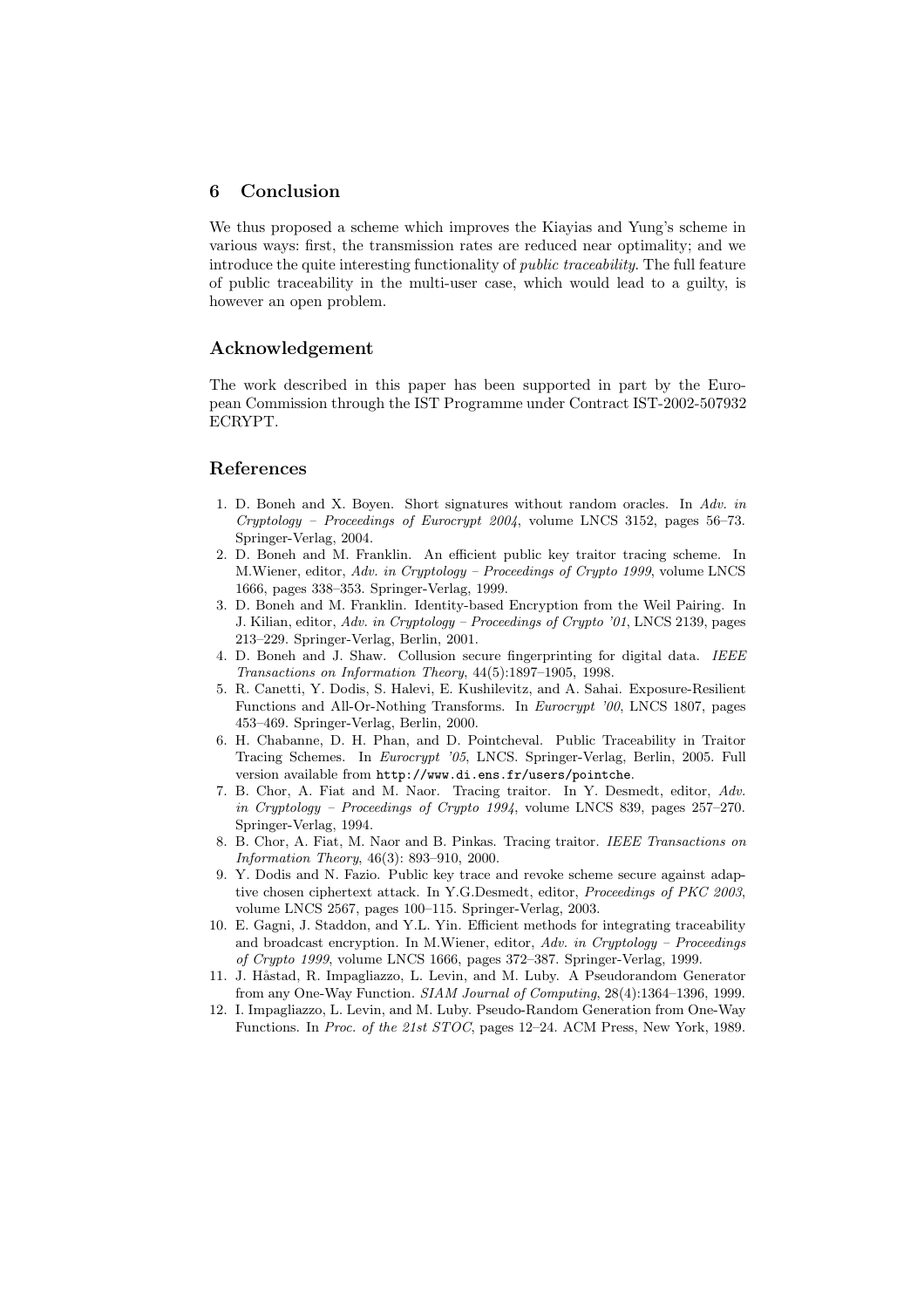- 13. A. Joux. A One-Round Protocol for Tripartite Diffie-Hellman. In Algorithmic Number Theory Symposium (ANTS IV), LNCS 1838, pages 385–394. Springer-Verlag, Berlin, 2000.
- 14. A. Kiayias and M. Yung. Traitor tracing with constant transmission rate. In L. Knudsen, editor, Adv. in Cryptology – Proceedings of Eurocrypt 2002, volume LNCS 2332, pages 450–465. Springer-Verlag, 2002.
- 15. A. Kiayias and M. Yung. Breaking and repairing asymmetric public-key traitor tracing. In J. Feigenbaum, editor, ACM Workshop in Digital Rights Management  $-$  DRM 2002, volume LNCS 2696, pages 32–50. Springer, 2003.
- 16. S. Mitsunari, R. Sakai, and M. Kasahara. A new traitor tracing scheme. IEICE Trans. Fundamentals, E85-A(2), 2002.
- 17. M. Naor and B. Pinkas. Efficient Trace and Revoke Schemes. In Proc. of Financial Crypto '2000, volume LNCS 1692, pages 1–20. Springer-Verlag, 2000.
- 18. R. Rivest. All-or-Nothing Encryption and the Package Transform. In Proc. of the 4th FSE, LNCS 1267. Springer-Verlag, Berlin, 1997.
- 19. V.D. To and R. Safavi-Naini. Linear code implies public-key traitor tracing with revocation. In H. Wang, editor, Proceedings of ACISP 2003, volume LNCS 3108, pages 24–35. Springer-Verlag, 2003.
- 20. V.D. To, R. Safavi-Naini, and F. Zhang. New traitor tracing schemes using bilinear map. In Proceedings of the 2003 ACM Workshop on Digital Rights Management, pages 67–76, 2003.

# A Proof for the Non-Incrimination and Traitor-Tracing

#### A.1 Proof of the Theorem 5

Let us assume that, given a proxy quantity  $(\alpha, \pi) \in \Pi_{\text{pk}}$ , A can construct another proxy quantity. We then construct an algorithm  $\beta$  that solves the inverse Diffie-Hellman problem, which is well-know to be equivalent to the CDH problem. Algorithm B is given as input a random instance  $(P, A = aP)$  of the inverse Diffie-Hellman problem. Let  $B = a^{-1}P$  be the solution, that  $\beta$  finds as follows:

**Setup:** B randomly chooses  $\alpha \stackrel{R}{\leftarrow} \mathbb{Z}_q^{\star}$  and  $\pi \stackrel{R}{\leftarrow} \mathcal{G}_1$ , and then computes  $Z =$  $\hat{e}(P, \alpha P)\hat{e}(A, \pi)$ . Finally,  $\beta$  sets the public key  $\mathsf{pk} = (g, A, Z)$ . It then sends

pk to A as well as a proxy quantity  $(\alpha, \pi)$ . **Attack:** A outputs another proxy  $(\tilde{\alpha}, \tilde{\pi})$ .

**Break:** B computes  $c = \tilde{\alpha} - \alpha$  and outputs  $B = (c^{-1} \mod q)(\pi - \tilde{\pi})$ .

We see that, since  $(\tilde{\alpha}, \tilde{\pi})$  is a new proxy, for any ciphertext  $(c_1, c_2, d)$ ,

$$
\hat{e}(\alpha c_1, c_1) \times \hat{e}(\pi, c_2) = \hat{e}(\tilde{\alpha}c_1, c_1) \times \hat{e}(\tilde{\pi}, c_2)
$$
  
\n
$$
\iff \hat{e}(\alpha k P, k P) \times \hat{e}(\pi, a k^2 P) = \hat{e}(\tilde{\alpha} k P, k P) \times \hat{e}(\tilde{\pi}, a k^2 P)
$$
  
\n
$$
\iff \hat{e}(\alpha P, P) \times \hat{e}(\pi, a P) = \hat{e}(\tilde{\alpha} P, P) \times \hat{e}(\tilde{\pi}, a P)
$$
  
\n
$$
\iff \hat{e}((\tilde{\alpha} - \alpha) P, P) = \hat{e}(\pi - \tilde{\pi}, a P).
$$

From the fact that  $(\alpha, \pi), (\tilde{\alpha}, \tilde{\pi}) \in \Pi_{\text{pk}}$ , we get that  $\pi$  and  $\tilde{\pi}$  are in the group  $\mathcal{G}_1$ generated by P. Therefore,  $\pi - \tilde{\pi} = bP$  for some b. We then have  $c = \tilde{\alpha} - \alpha = ab$ and thus:

$$
B = (c^{-1} \bmod q)(\pi - \tilde{\pi}) = (ab)^{-1} \times bP = a^{-1}P.
$$

| ۰ |  |  |
|---|--|--|
|   |  |  |
|   |  |  |
|   |  |  |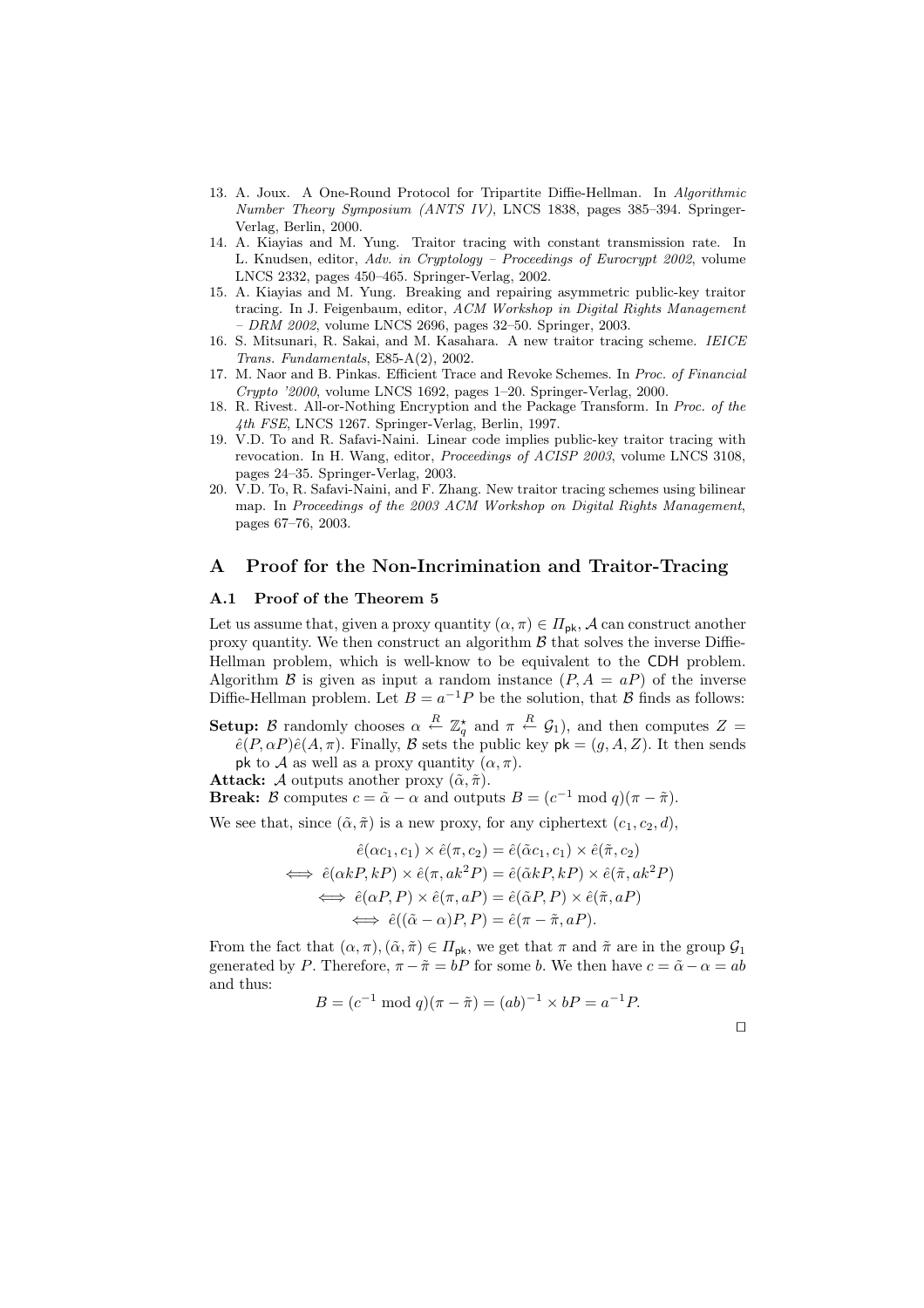## B Proofs for the Public Traceability

#### B.1 Proof of the Theorem 8

We focus on the case where the function  $H$  is randomly chosen in a universal hash function family. The case where  $H$  is a random oracle is similar to the proof of the Theorem 3.

Let us assume that the scheme is not semantically secure against passive adversaries. Then there is an IND-CPA adversary  $A$  that, given the public key pk and the tracing information  $(\alpha_0 P, \beta_0 P, \alpha_1 P, \beta_1 P)$ , can break the scheme with advantage  $\varepsilon$ . We can then construct an algorithm  $\beta$  that solves the DBDH<sup>2</sup>-E problem. Algorithm  $\beta$  is given as input a random DBDH<sup>2</sup>-E instance  $(P, A =$  $aP, B = kP, C = zP, D = ak^2P, U$  from either the distribution in which U is the CBDH<sup>2</sup>-E solution, or the distribution in which U is a random element in  $\mathcal{G}_2$ . The algorithm  $\beta$  runs as follows:

**Setup:** B sets the public key  $pk = (g, Q = A, Z = g^z = \hat{e}(C, P))$ . B randomly chooses  $\beta_0$ ,  $\beta_1$  and computes:

$$
\alpha_0 P = zP - \beta_0 Q \qquad \alpha_1 P = zP - \beta_1 Q.
$$

It sends pk, along with  $(\alpha_0 P, \beta_0 P, \alpha_1 P, \beta_1 P)$  to A.

**Challenger:** A outputs two message  $m_0, m_1$  on which it wishes to be challenged. B picks a random element  $b \in \{0, 1\}$  and gives  $(A, D, d = m_b \oplus H(U))$ as the challenge to A.

**Guess:** Algorithm A outputs a guess  $b' \in \{0, 1\}$ . At this point, B returns 1 if  $b = b'$  and 0 otherwise.

Observe that if U is the CBDH<sup>2</sup>-E solution, then the challenge ciphertext is an encryption of  $m_b$ . Otherwise, since H is randomly chosen from a universal hash function family, the challenge is the ciphertext of a random message, hence  $b = b'$  holds with probability 1/2. By a standard argument, the adversary  $\beta$  has an advantage of  $\varepsilon/2$  in deciding DBDH<sup>2</sup>-E.  $-E.$ 

## B.2 Proof of the Theorem 9

From such an adversary A, we build an algorithm  $\mathcal B$  that breaks the DBDH<sup>1</sup>-M problem: Algorithm  $\beta$  is given as input the DBDH<sup>1</sup>-M parameters  $(\mathcal{G}_1, \mathcal{G}_2, \hat{e})$ together with a random instance  $(P, A = aP, B = kP, X)$  (for  $a, k \stackrel{R}{\leftarrow} \mathbb{Z}_q^{\star}, X \stackrel{R}{\leftarrow}$  $\mathcal{G}_1$ ). Algorithm B decides whether  $X = ak^2P$  by interacting with A

**Setup:**  $\mathcal{B}$  randomly chooses  $\alpha_0, \beta_0, \beta_1 \stackrel{R}{\leftarrow} \mathbb{Z}_q^{\star}$  and computes:

$$
zP = \alpha_0 P + \beta_0 A \qquad \alpha_1 P = zP - \beta_1 A \qquad \pi_0 = \beta_0 P \qquad Z = \hat{e}(P, zP).
$$

B sets  $Q = A$ ,  $pk = (q, Q, Z)$  and a proxy  $(\alpha_0, \pi_0)$ , as well as the public tracing information  $(\alpha_0 P, \beta_0 P, \alpha_1 P, \beta_1 P)$ . The proxy  $(\alpha_0, \pi_0)$  can be considered as randomly chosen in the set  $\Pi_{\mathsf{pk}}$ . Finally,  $\mathcal B$  gives  $\mathsf{pk}$ , the proxy  $(\alpha_0, \pi_0)$ and the public tracing information  $(\alpha_0 P, \beta_0 P, \alpha_1 P, \beta_1 P)$  to A.